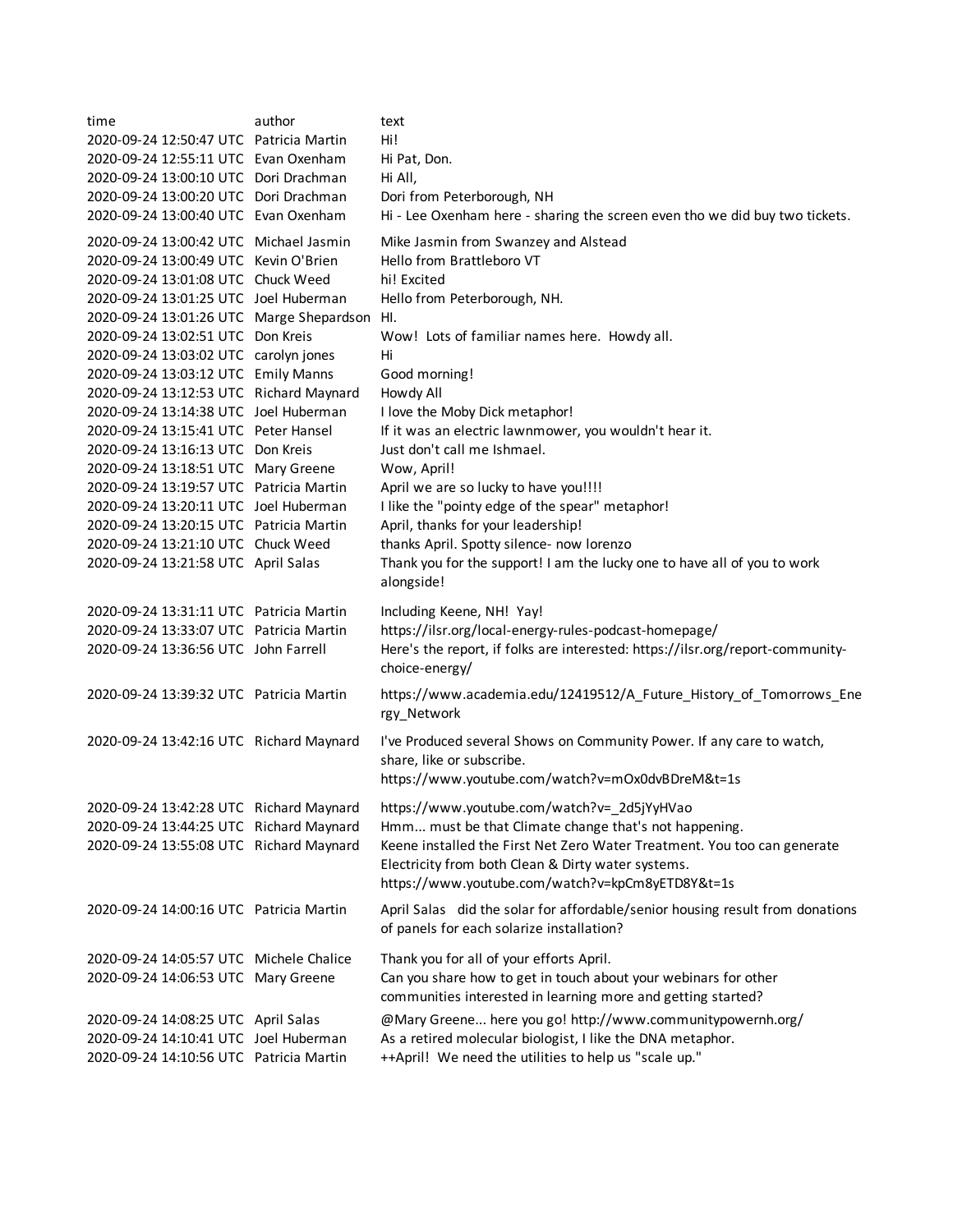| 2020-09-24 14:11:20 UTC Richard Maynard                                                                                                                                                                                                             | This show is about Energy Efficiency and Programs available to NH Citizens<br>and low income programs. Presented by Don Kreis NH Citizen Advocate with<br>Ray Burke NH Legal Aid/NH Legal Assistance. https://youtu.be/3xYydY3fzgI                                                                                                                              |
|-----------------------------------------------------------------------------------------------------------------------------------------------------------------------------------------------------------------------------------------------------|-----------------------------------------------------------------------------------------------------------------------------------------------------------------------------------------------------------------------------------------------------------------------------------------------------------------------------------------------------------------|
| 2020-09-24 14:11:31 UTC April Salas                                                                                                                                                                                                                 | Patricia Martin https://www.hanovernh.org/solarize Yes! our solar site<br>evaluation help the LISTEN Community Meals program. Installed panels will<br>contribute to solar panels for our senior neighbors on Summer Street.                                                                                                                                    |
| 2020-09-24 14:11:51 UTC Don Kreis                                                                                                                                                                                                                   | My daughter has cystic fibrosis so, even though I was an English major who<br>went to law school I have had to learn a lot about microbiology and genetics.                                                                                                                                                                                                     |
| 2020-09-24 14:12:48 UTC Patricia Martin<br>2020-09-24 14:14:34 UTC Don Kreis                                                                                                                                                                        | Go D Mo!!!<br>Yes indeedy -- I have now been a guest on Rick Maynard's program twice and<br>in each instance we had a robust discussion about utility customer<br>empowerment. Check 'em out for sure!                                                                                                                                                          |
| 2020-09-24 14:16:46 UTC Richard Maynard                                                                                                                                                                                                             | Love having you Don. Be safe and healthy all.                                                                                                                                                                                                                                                                                                                   |
| 2020-09-24 14:17:00 UTC Don Kreis                                                                                                                                                                                                                   | Love being had!                                                                                                                                                                                                                                                                                                                                                 |
| 2020-09-24 14:17:00 UTC Patricia Martin                                                                                                                                                                                                             | Ann Shedd Mari Brunner wonder if we should have utility participation at<br>some of the ECC meetings?                                                                                                                                                                                                                                                           |
| 2020-09-24 14:17:54 UTC Patricia Martin                                                                                                                                                                                                             | April Salas are the utilities participants in your RF 100% implementation<br>planning?                                                                                                                                                                                                                                                                          |
| 2020-09-24 14:23:42 UTC John Farrell                                                                                                                                                                                                                | In Minneapolis, there are 50+ neighborhood organizations that do local<br>programming and we had a lot of the early conversations about clean energy<br>options with those existing organizations.                                                                                                                                                              |
| 2020-09-24 14:24:23 UTC Michele Chalice                                                                                                                                                                                                             | I'm very proud of Keene has a Solar/Wind/Wood Energy System Property Tax<br>Exemptions "Solar and Wind energy system property tax exemptions are now<br>valued at the full value of the system and not capped at<br>\$10,000.https://ci.keene.nh.us/assessing/solar-wind-wood-energy-system-<br>property-tax-exemptions                                         |
| 2020-09-24 14:24:47 UTC April Salas                                                                                                                                                                                                                 | That's fantastic John Farrell Have those neighborhood organizations been<br>effective in Minneapolis?                                                                                                                                                                                                                                                           |
| 2020-09-24 14:25:41 UTC April Salas                                                                                                                                                                                                                 | That's fantastic @Michele! It's such an important signal to send                                                                                                                                                                                                                                                                                                |
| 2020-09-24 14:27:20 UTC John Farrell                                                                                                                                                                                                                | It varies based on the capacity of the organization. Several were involved in a<br>utility-city partnership effort to improve energy efficiency outreach to<br>multifamily residents. The lessons learned are being incorporated into utility<br>programming, as well as further discussions about how to improve clean<br>energy access for renters.           |
| 2020-09-24 14:28:29 UTC carolyn jones                                                                                                                                                                                                               | @michelle chalice Thank you for the tax information                                                                                                                                                                                                                                                                                                             |
| 2020-09-24 14:28:54 UTC April Salas                                                                                                                                                                                                                 | We are now about to kick off with a City Solarize Accelerator with an<br>RMI/WRI cohort to consider how to automate solar permitting applications,<br>among other things                                                                                                                                                                                        |
| 2020-09-24 14:29:50 UTC Patricia Martin<br>2020-09-24 14:30:25 UTC John Farrell<br>2020-09-24 14:30:31 UTC Patricia Martin<br>2020-09-24 14:31:36 UTC April Salas<br>2020-09-24 14:31:38 UTC April Salas<br>2020-09-24 14:31:56 UTC Richard Maynard | April Salas RMI/WRI?<br>Rocky Mountain Institute / World Resources Institute<br>Thanks!<br>Thanks, John Farrell Sorry for the jargon Patricia Martin<br>https://cityrenewables.org/<br>NH Sierra Club is working towards providing Citizens with a means to become<br>Active and work with other likeminded People.<br>https://www.sierraclub.org/ready-for-100 |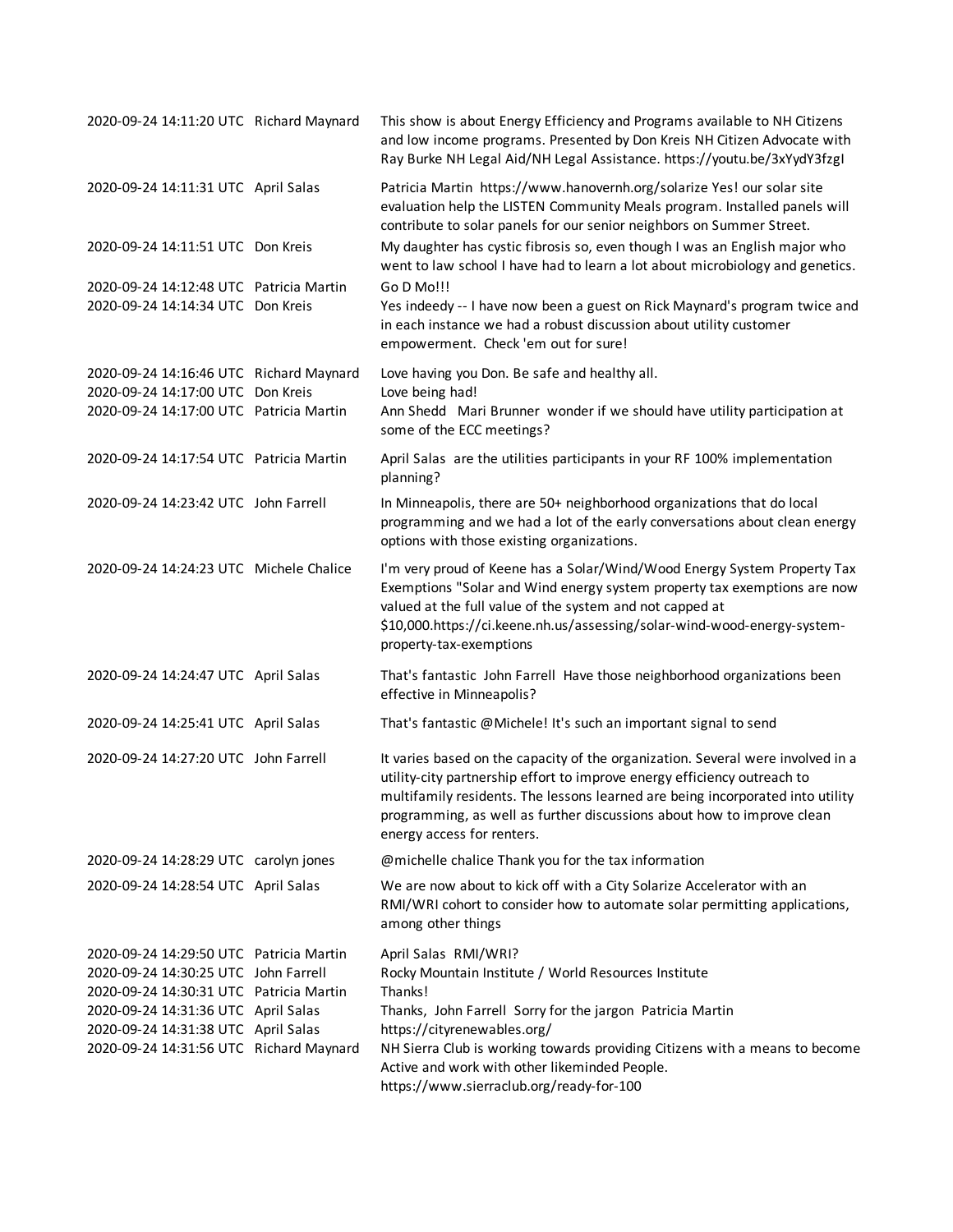| 2020-09-24 14:34:06 UTC Richard Maynard                                      | On the Macro Level we have: Renew New England Alliance is a new and<br>growing coalition of more than fifty leading grassroots organizations, labor<br>unions, racial justice groups, frontline communities, and environmental<br>advocates. We, Äôve come together to address our region, Äôs overlapping<br>crises: mass unemployment, racial injustice, the coronavirus pandemic, and<br>climate change. https://renewnewenglandalliance.org/                                                                            |
|------------------------------------------------------------------------------|-----------------------------------------------------------------------------------------------------------------------------------------------------------------------------------------------------------------------------------------------------------------------------------------------------------------------------------------------------------------------------------------------------------------------------------------------------------------------------------------------------------------------------|
| 2020-09-24 14:35:02 UTC Richard Maynard                                      | Regional Energy Hubs provide coordination and support at the regional level<br>so local groups can focus on local work. Each hub has one or more<br>coordinators dedicated to connecting groups within the region, sharing<br>successful strategies and models, organizing workshops and events, and<br>providing local groups with important energy information and updates. There<br>are not enough. We need people to form and become active in these Energy<br>Hubs. https://www.nhenergy.org/regional-energy-hubs.html |
| 2020-09-24 14:35:51 UTC April Salas<br>2020-09-24 14:38:08 UTC Joel Huberman | Great list SAMUEL GOLDING<br>Don and April, is there a possibility that the NH PUC may pass rules that will<br>take the teeth out of our Community Aggregation law?                                                                                                                                                                                                                                                                                                                                                         |
| 2020-09-24 14:38:12 UTC Emily Manns                                          | For April: Was Hanover successful in getting utility demand data from<br>utilities of any kind? Aggregated?                                                                                                                                                                                                                                                                                                                                                                                                                 |
| 2020-09-24 14:38:49 UTC Peter Hansel                                         | If the utilities in NH are successful in protecting their customer data, what<br>effect will that have on our CCA efforts?                                                                                                                                                                                                                                                                                                                                                                                                  |
| 2020-09-24 14:39:47 UTC Evan Oxenham                                         | In Plainfield we have a closed gravel pit where we could build a RE resource.<br>But there is no 3 phase power nearby. Is there anyway to compel the utilities<br>to bring that in?                                                                                                                                                                                                                                                                                                                                         |
| 2020-09-24 14:41:13 UTC Richard Maynard                                      | Is pending Action in regards to Default Payment where Utilities get paid first<br>?                                                                                                                                                                                                                                                                                                                                                                                                                                         |
| 2020-09-24 14:43:06 UTC Rocco De Santis                                      | Are net metering schemes working in NH? Is there enough gain to the<br>distributors to really get behind it?                                                                                                                                                                                                                                                                                                                                                                                                                |
| 2020-09-24 14:43:29 UTC Don Kreis                                            | Here's a link to info about the book I mentioned -- it's really rich with insight.<br>https://www.leahstokes.com/book                                                                                                                                                                                                                                                                                                                                                                                                       |
| 2020-09-24 14:43:34 UTC Dori Drachman                                        | The Monadnock Sustainability Hub is hosting a series of meetings to help<br>communities pass Community Power in their towns. The next meeting is on<br>Oct. 6 and the topic will be getting baseline data from the utilities.                                                                                                                                                                                                                                                                                               |
| 2020-09-24 14:43:42 UTC April Salas                                          | Emily Manns yes we were ultimately successful in obtaining our community<br>data; but it took 6+ months and we had to hire a consultant to assist                                                                                                                                                                                                                                                                                                                                                                           |
| 2020-09-24 14:43:53 UTC Richard Maynard                                      | One of the Most Important Steps is to share information and get as many<br>people and groups actively Promoting Community Power. We need People<br>with Professional Skill sets to Join and become Active in<br>CommunityPowerNH.org. to act as a Resource Hub for individual<br>Energy/Power Groups and Regional Energy Hubs.<br>http://www.communitypowernh.org/                                                                                                                                                          |
| 2020-09-24 14:44:23 UTC Peter Hansel<br>2020-09-24 14:45:15 UTC Emily Manns  | Thank you everyone.<br>Great panel and discussion, thank you!                                                                                                                                                                                                                                                                                                                                                                                                                                                               |
| 2020-09-24 14:45:18 UTC April Salas<br>2020-09-24 14:45:30 UTC Annie Henry   | Thank you all!<br>As Dori mentioned above, MSH is putting together a series of meetings and<br>supportive information around Community Power. Contact us for more                                                                                                                                                                                                                                                                                                                                                           |
|                                                                              | information https://monadnocksustainabilityhub.org/support/contact-us/                                                                                                                                                                                                                                                                                                                                                                                                                                                      |
| 2020-09-24 14:45:38 UTC Joel Huberman                                        | Thanks all!!                                                                                                                                                                                                                                                                                                                                                                                                                                                                                                                |